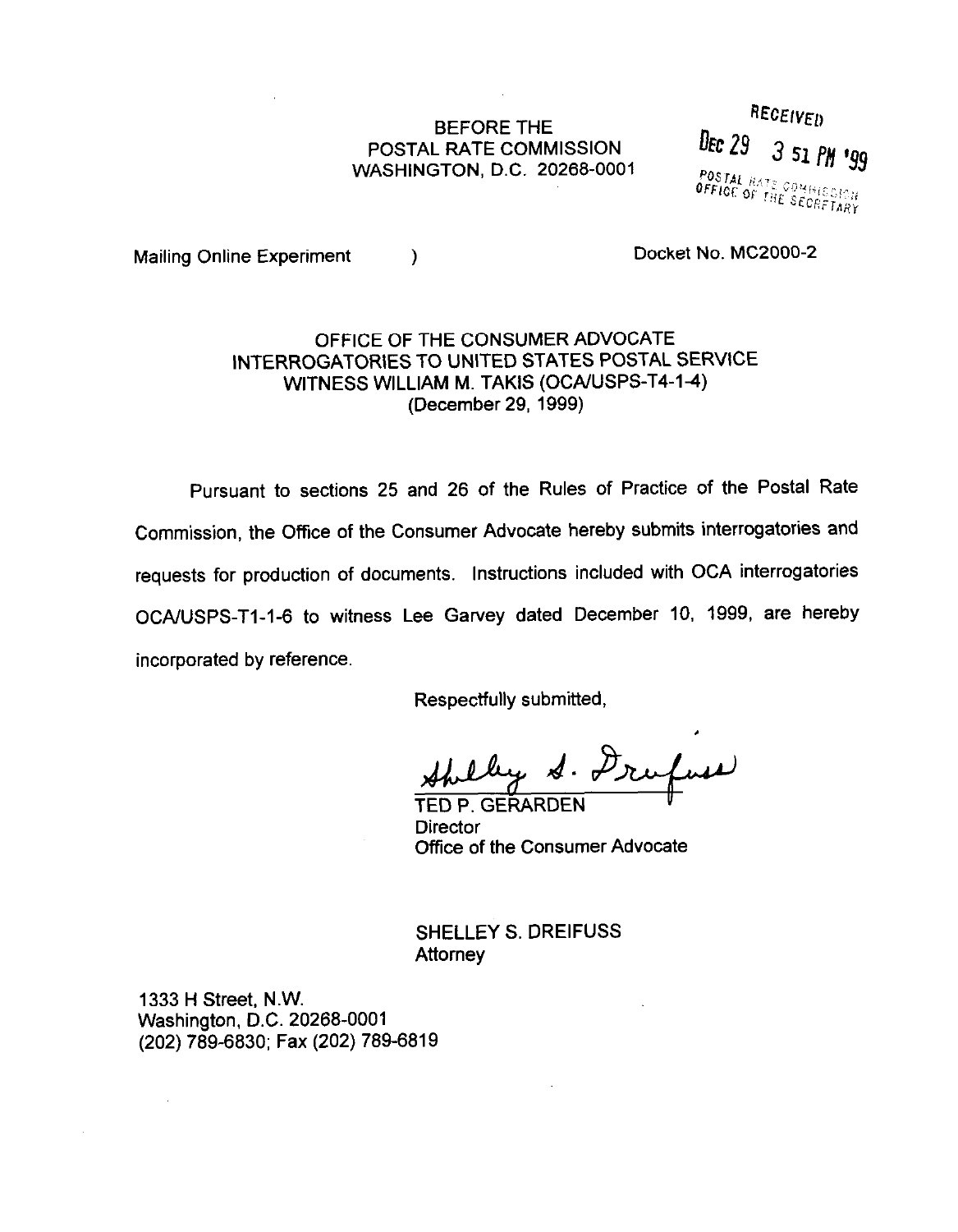OCA/USPS-T-4-1. Will various services of USPS.com such as those listed in witness Garvey's testimony at page 14, e.g., ZIP Code lookup, change of address services, post office locator service, rate information, and tracking and delivery confirmation, use the "USPScom registration and payment functions?" If not, please describe all of the current and known future services that will use these functions.

OCA/USPS-T-4-2. If MOL and other services like Shipping Online use the USPS.com registration and payment functions, but services such as those listed in interrogatory OCA/USPS-T-4-1. do not, please explain why some portion of the costs of registration and payment should not be allocated to MOL.

OCA/USPS-T-4-3. Please provide an estimate of the costs of redesigning and making USPS.com more dynamic.

OCA/USPS-T-4-4. Please explain, in detail, to what services that are accessed through USPS.com, and in what manner, the Postal Service plans to allocate the costs of redesigning USPS.com.